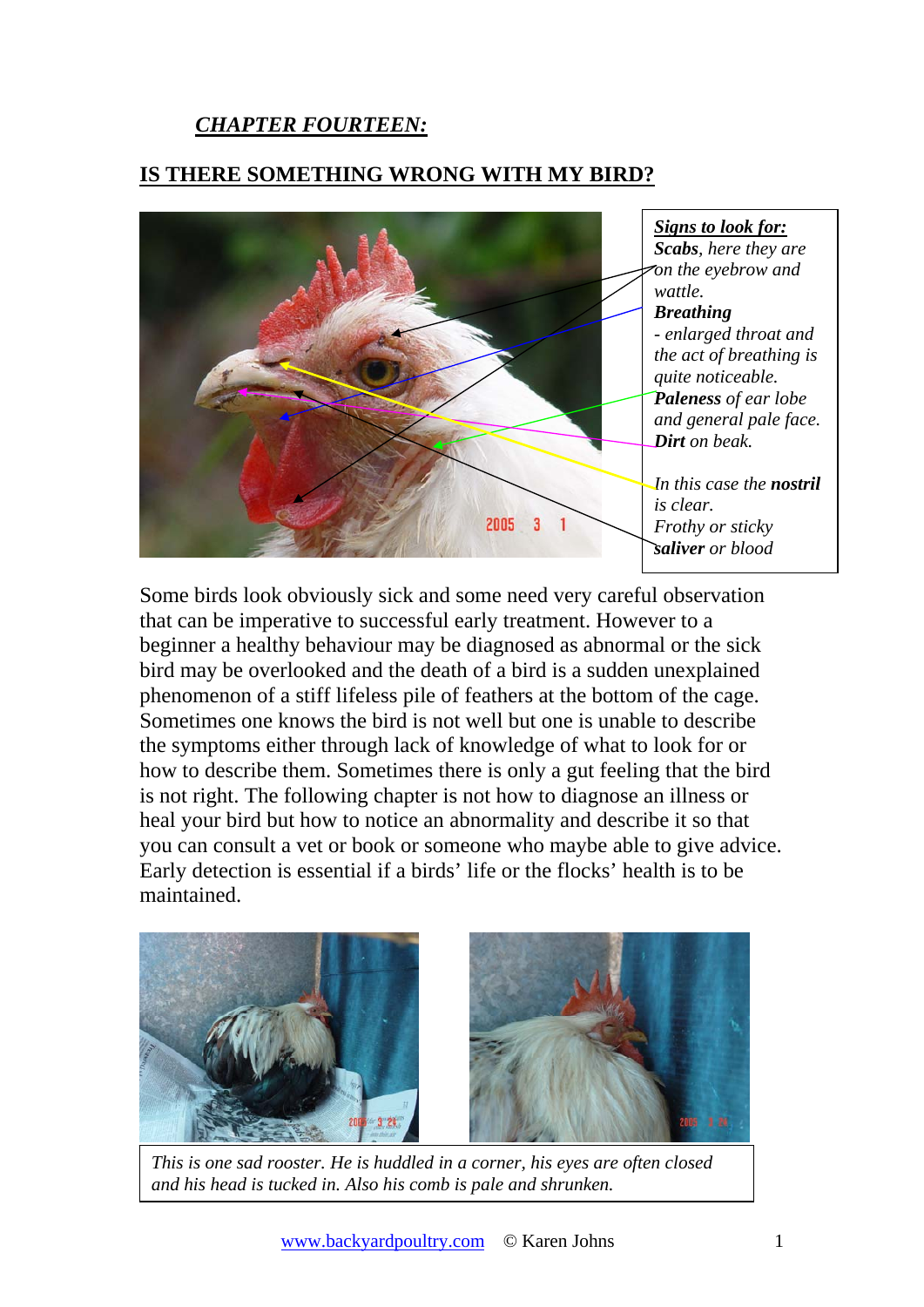The following are obvious symptoms that one can look for; they do not always go together, the bird may not be sick only cold or miserable, but it may be a sign that your bird is not feeling well. Always be alert for them and allow for time to sit and watch your birds. The birds should be observed in their normal environment first so that they are acting as natural as possible, then closer examination can follow after the bird is caught with the minimum of stress. A bird stressed by rough handling or changing the environment may not reveal its true symptoms. Night time maybe the best time to remove a bird when the whole flock has settled, flapping squawking birds is not conducive to trust and relaxation.



*This cockerel has a head cold. The symptoms are enlarged head around the eyebrow and causing slight distortion of the eye. Not so common is the frothy secretions in the corner of the eye.* 

*Other causes can be a musty or dusty environment. Also Indian Game fowl will get this when stressed.* 

First look at the head. Pale face and wattles, maybe comb drooping when it does not usually droop or wattles very dark red, almost black, eyes dull or sunken or slightly wild looking. A discharge from the nostrils or bits of food or other things stuck around the nostril opening, lesions such as scabs, spots or dried blood on the face, eyes closed or the flicking of the head. Maybe the head appears to be enlarged and rounder or sunken and elongated, the feathers on the top of the head maybe standing up a little more than usual.



*This cockerel has a long snippy head. It could be normal or it could be a sign of an under lying problem.*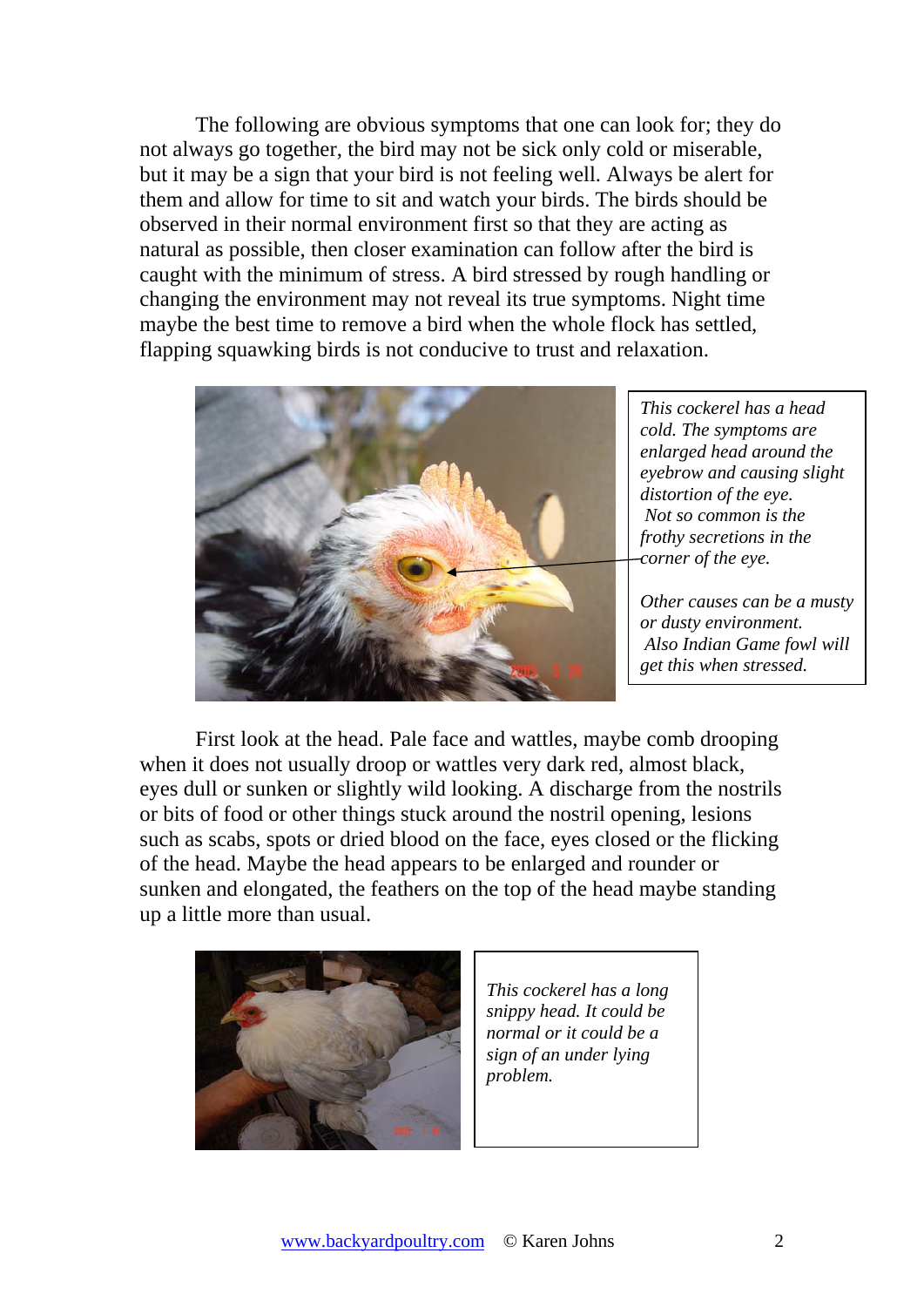Watch the birds' behaviour. A bird that stands off alone hunched up or remains on the perch should be regarded with suspicion. Watch to see if the bird is interested in food, pushing others around, which is healthy or being pushed around itself sifting uninterestedly through its food [bad], actively foraging or preening itself [good] or hunched up with ruffled feathers [bad]. Is it standing on one leg, are its eyes closed, has it tucked its head into its wing, is it sitting or standing? Is it panting or gasping or has rasping breathing? Is its behaviour in anyway different to usual? Watch to see if it is flicking its head, sneezing or coughing. Does the bird appear to be straining as if to pass an egg or has it been sitting on the nest for longer than it reasonably should and does not appear to be broody? How does the bird walk, does it drag a leg or limp? A lot of symptoms cannot be noticed with a quick look around the yard once a day when you change the feed and water, if they are then they may very well have been there for a lot longer. These symptoms may only be due to stress due to bullying and if not looked into will result in a sick bird.



*Why is this pullet staying on the perch when the rest are fossicking around the pen?* 

*Is she being bullied or is she ill?* 

Look around the pen and at the birds. Are their feathers littering the place, does it feel hot or cold and draughty, is it damp or wet and muddy, does the pen smell bad or musty or dusty? Is the water still clean when you come to change it or do you wait till it's contaminated, the same with the feed? Is the feed clean and dry or damp and musty, are the birds eating it and if so do they like it? Are they laying, and are the eggs normal in shape and texture? Have they got enough room? Do you feel itchy after visiting the pen? Are there signs of rats or mice, do the wild birds come in? these are some of the things one should know about your pen which may help explain problems that have or may occur and is helpful for diagnosis.

If a birds behaviour or appearance appears suspicious in any way check it more closely. In fact one should routinely physically check all your birds, at least once a week - randomly if you cannot check all of them. Handle the bird carefully and never upside-down by the legs. Hold the legs firmly with the hand that is under the breast and restrain the wings from flapping with the other hand. Wait until the bird has calmed,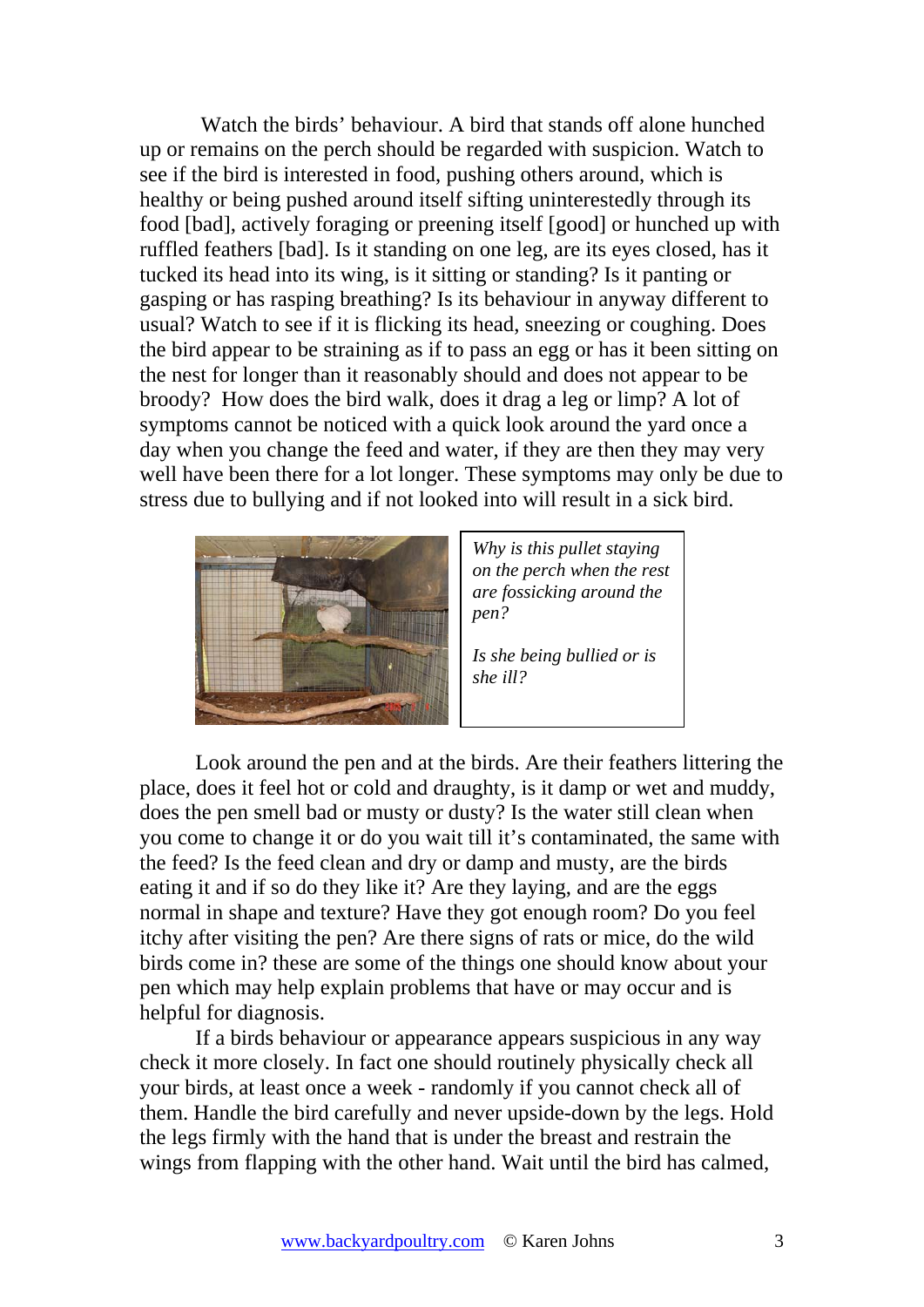if possible, before proceeding further and if necessary stop regularly to calm it and talking gently to it seems to help. It is best to do this in a bright light with your glasses on if you need them. Check the feathers around the vent are clean and not stuck with faecal material.



*This pullet has putrid faeces stuck to her vent feathers.* 

*Often antibiotics cause runny droppings.* 

*It is important to note colour, smell and texture.* 

*It is also important to keep the bird clean.* 

 Feel the weight and develop an idea of what a normal weight should be. If necessary compare weights to what you regard as a healthy bird of the same age, sex, breed and cycle of laying. Check for mites and lice and lice eggs on the feathers and skin that can be especially found around the neck or vent feathers. Check the condition of the feathers; are they hard and dull or soft and glossy? Are there lots of pinfeathers, which will indicate the bird is moulting, check to see if the pen is littered with feathers, moulting can be an excuse for a bird to be off colour. Look for injuries cuts, scabs, growths or other unknown entities. Does the bird smell bad? Does it smell all over or worst around its beak? Is there any thing unusual inside its mouth? Look under the feet and check areas for swellings, scabs, inflammation, does one foot feel hotter than the other? Is the beak over grown, the face gaunt and narrow compared to other healthy birds? Check the nostrils, are they clean and open and no little mites running in and out.



*This is the same pullet. After seeing her hunched like this (on the left) she was immediately wormed and was better within 2 days (on a later date). The black on her comb was harmless tomato juice she liked to eat.*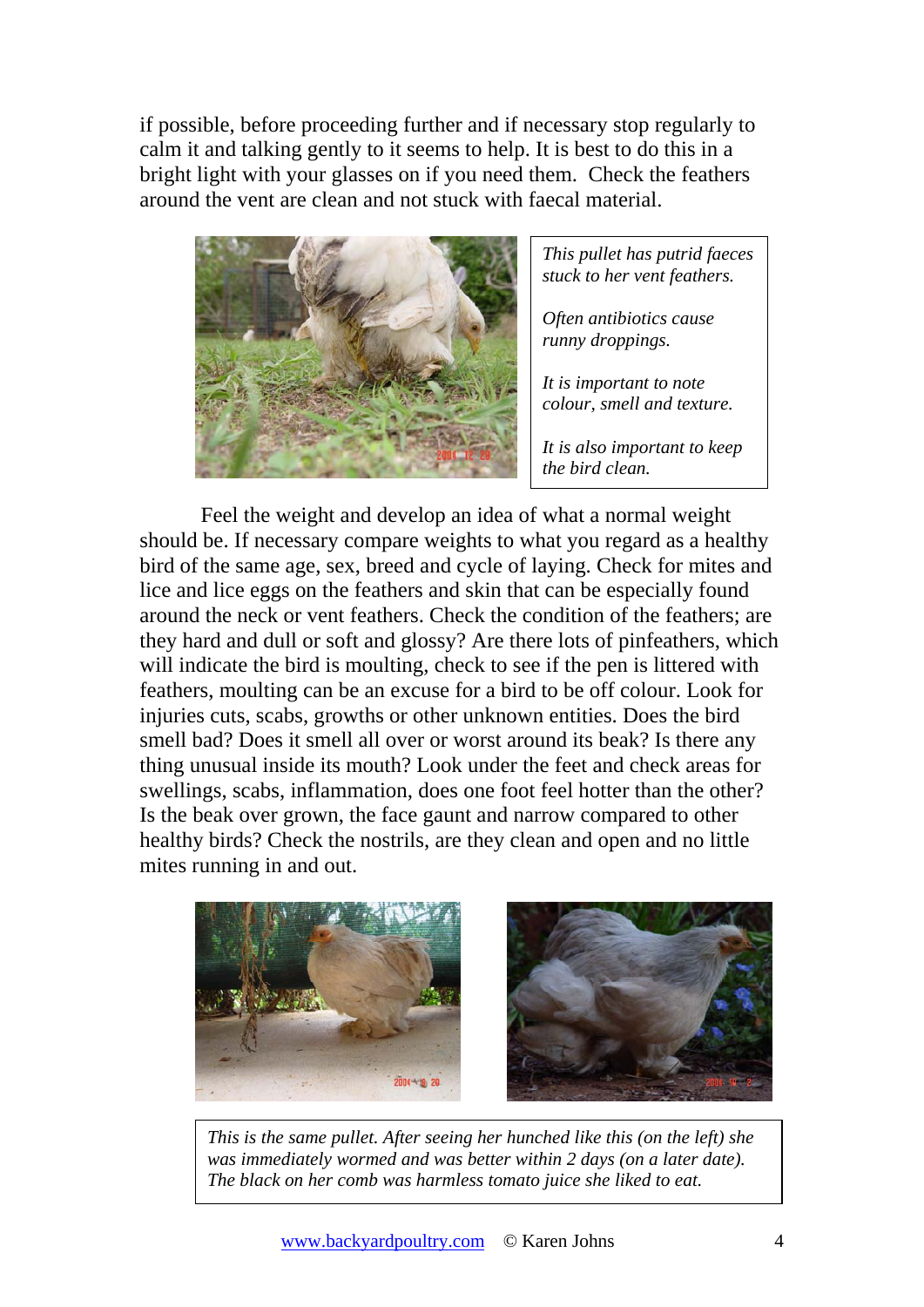The next decision is to isolate the bird from the others. If in any way one thinks the bird has an illness that could spread to the others isolate it in a cage well away from other birds, however if one feels the bird needs to be isolated for other reasons such as bullying or injury then the isolation cage can remain in the same pen. If the bird needs treating for lice or worms then it is pointless isolating it and treating it alone, as the whole pen needs to be done. Ensure there is clean food and water in the isolation pen at all times and it is of an even temperature, warm and free of draught however if a bird is suffering heat stroke it will need to be kept cool. By isolating the bird one can observe it further, even if one is not sure whether one has a problem or not or there is not time at the moment to give it a through examination.



*It is often a good idea to cage a bird for a number of reasons:* 

> *Quarantine Isolation Observation Treatment Warmth.*

Once the bird is in isolation one can be more observant of symptoms. If the bird takes an overwhelming dislike to its confinement then the cage will need to be covered. Ensure the birds' environment is quiet and comfortable away from disturbing influences such as other pets, children, noise and activities that may cause fright. A light bulb can supply heat but allow the bird the ability to move closer or away from the warmth otherwise one will have to judge if the bird is too hot or too cold. Newspaper is a good floor cover unless the bird has difficulty keeping its legs under it, otherwise a clean rag will be comfortable and enable the bird to grip and not slip causing its legs to splay out. Ensure food and water dishes are placed where the bird will not trample in them, foul them or wet itself or the cage, however ensure that the bird can reach them if necessary. If the bird is calm enough or cannot see, gently dip its beak into the water.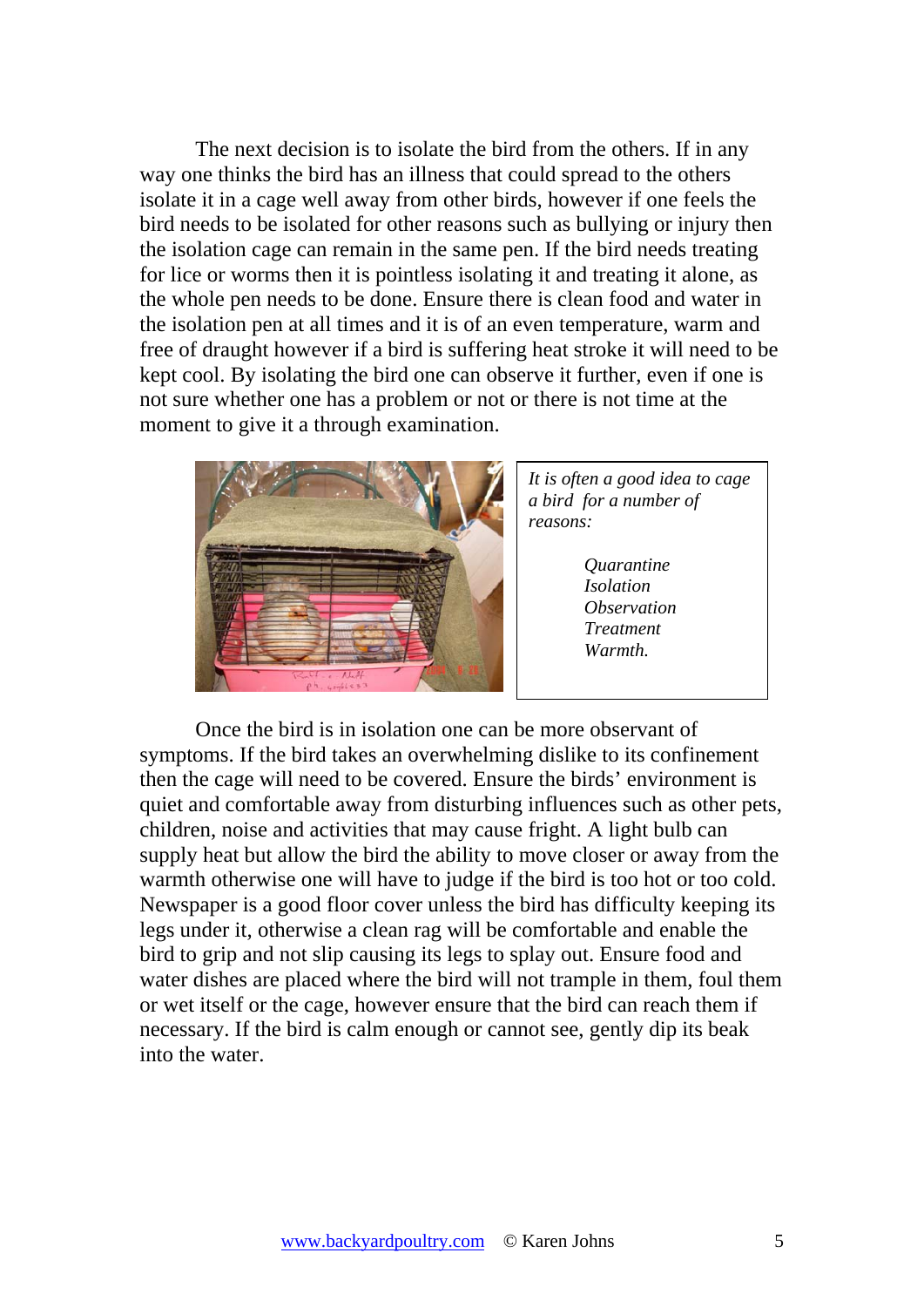

*Sometimes a bird needs lights:* 

*Warmth: No mother, cold, or increase temperature to help fight illness.* 

*Emergency drying: Especially if they have got wet some way like dew or rain.* 

Obviously unwell birds should be brought inside where one can keep a constant vigilance, unless there are too many or there is other hospital type accommodation. Note whether the bird is frightened or calling for it's mates {chickens will do this} or if it is uninterested in its surrounds. If the bird is wet and filthy one may need to quickly wash and dry it. It is very easy to see is whether it will eat or drink. Wet bread or a treat one knows the bird would normally find irresistible is a good test. Usually birds will start to eat and drink if they have been deprived of food or once they start to feel more comfortable, for example warm and dry and away from birds that are being aggressive. This does depend on how adaptable the bird is to its new circumstances, its nature and severity of illness. And just because it is eating and drinking does not mean it is on the road to recovery or it won't be worse or dead next morning. For your own comfort and that of the bird if it is lice or mite infested it is best to delouse it, trying not to cause the bird any more stress and discomfort.



*Birds do not normally hold one eye closed.* 



*This chick has a swollen eye and a scab from scratching*.

Another very important observation to make is the bird's droppings. Because the bird is isolated one knows that they belong to that bird alone. Observe the colour; are they green, white, red, black or other?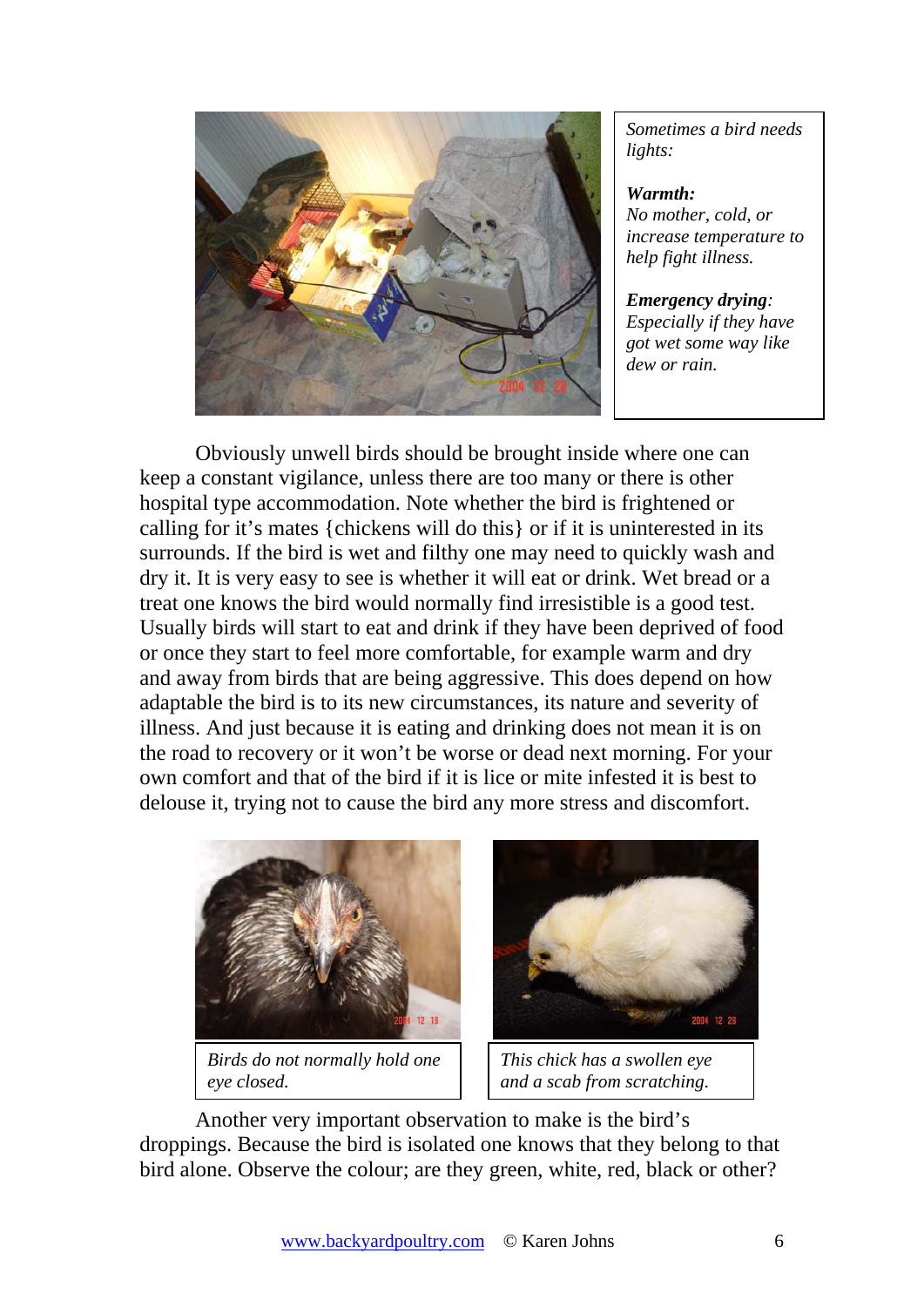What is the consistency, are they white and minimal or pasty, are they runny or thick, lumpy, wormy, tarry. Does the bird produce a lot of droppings or barely any? Are they sticking to the feathers around the vent, in this case ensure the vent area isn't clogged and the bird is able to pass faeces freely. Is there something like an egg blocking the way of the vent? Is the bird straining?



*White pasty droppings can be a sign of many problems or as simple as becoming chilled*.



*This scab is fowl pox. Eventually the beak will recover as long as the scab is not removed prematurely.* 

There are other important points to consider when observing a bird. What is its age –2days, 2 weeks, 8 weeks, point of lay, 1 year, 2 years, 8 years? Weight, age, breed and sex are also important. Where did the bird come from, was it vaccinated, what treatments has it had, has it had any treatments lately? What changes have there been for example; food, water, climate [heatwave or cold snap] visitors, pets, new birds brought in? Has anything been happening to neighbours birds, have you visited someone else's birds recently and they don't have to be poultry, has a bird been to a show or school "show and tell", how is the health of the wild birds? Has there been any spraying around for example aerial or local? Has there been any rat baits used? Are you using a different batch of wood shavings? There are so many things to consider.



*Visiting cockatoos share the same feed and water dishes.* 



*Lots of native birds are attracted to the area of free ranging chicks as they feel safe as well as attracted by food.*